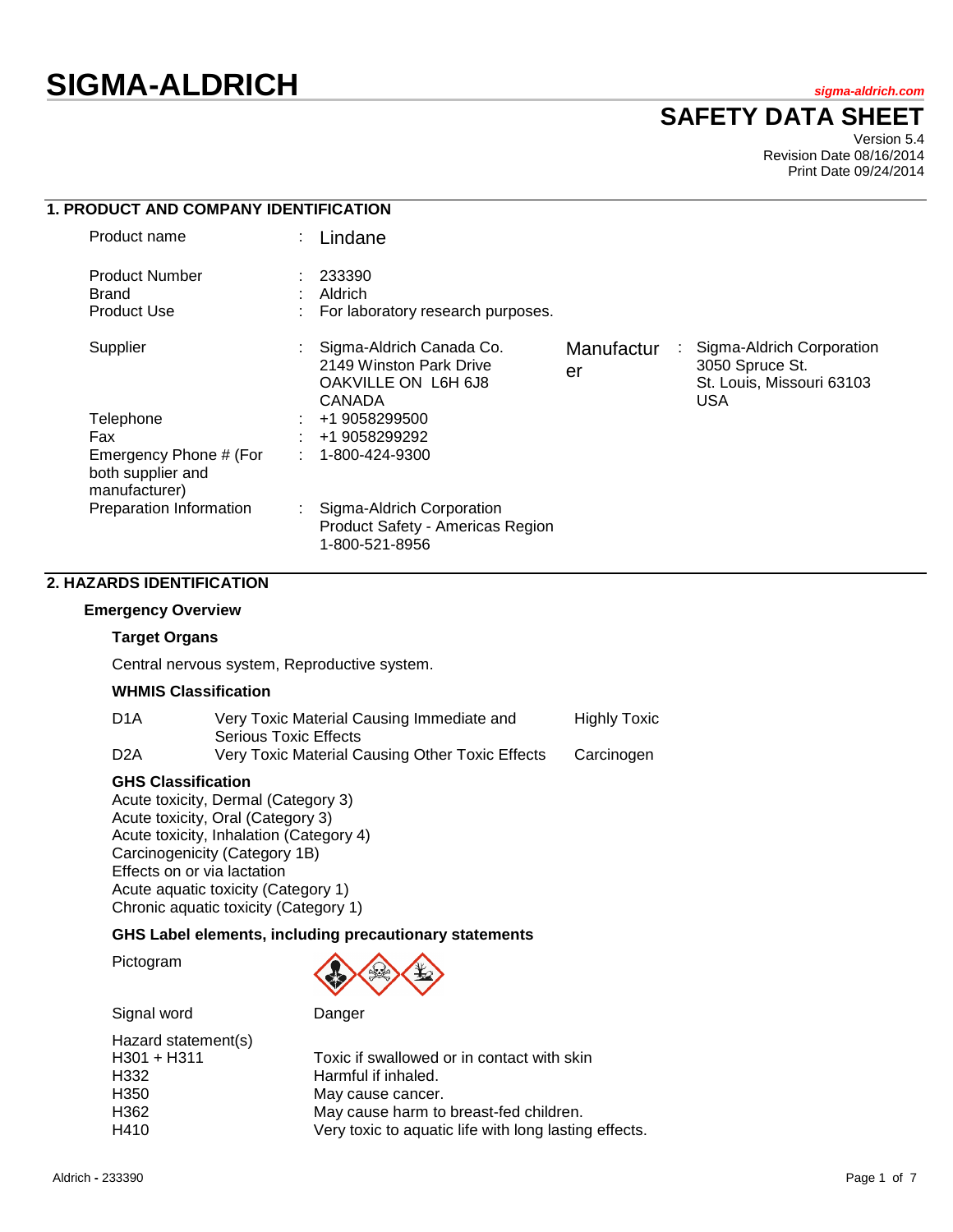| Precautionary statement(s)<br>P <sub>201</sub><br>P <sub>263</sub><br>P <sub>273</sub><br>P <sub>280</sub><br>$P301 + P310$<br>$P308 + P313$ | Obtain special instructions before use.<br>Avoid contact during pregnancy/ while nursing.<br>Avoid release to the environment.<br>Wear protective gloves/ protective clothing.<br>IF SWALLOWED: Immediately call a POISON CENTER or doctor/ physician.<br>IF exposed or concerned: Get medical advice/attention. |
|----------------------------------------------------------------------------------------------------------------------------------------------|------------------------------------------------------------------------------------------------------------------------------------------------------------------------------------------------------------------------------------------------------------------------------------------------------------------|
| P <sub>501</sub>                                                                                                                             | Dispose of contents/ container to an approved waste disposal plant.                                                                                                                                                                                                                                              |
| <b>HMIS Classification</b><br>Health hazard:<br><b>Chronic Health Hazard:</b><br><b>Flammability:</b><br><b>Physical hazards:</b>            | 2<br>0<br>0                                                                                                                                                                                                                                                                                                      |
| <b>Potential Health Effects</b>                                                                                                              |                                                                                                                                                                                                                                                                                                                  |
| <b>Inhalation</b><br><b>Skin</b><br><b>Eyes</b><br><b>Ingestion</b>                                                                          | Toxic if inhaled. May cause respiratory tract irritation.<br>Toxic if absorbed through skin. May cause skin irritation.<br>May cause eye irritation.<br>Toxic if swallowed.                                                                                                                                      |
| <b>3. COMPOSITION/INFORMATION ON INGREDIENTS</b>                                                                                             |                                                                                                                                                                                                                                                                                                                  |

| Synonyms                            | v-BHC                        | $1\alpha$ , $2\alpha$ , $3\beta$ , $4\alpha$ , $5\alpha$ , $6\beta$ -Hexachlorocyclohexane |                    |  |  |  |  |
|-------------------------------------|------------------------------|--------------------------------------------------------------------------------------------|--------------------|--|--|--|--|
| Formula<br>Molecular weight         | $C_6H_6Cl_6$<br>290.83 g/mol |                                                                                            |                    |  |  |  |  |
| CAS-No.                             | EC-No.                       | Index-No.                                                                                  | Concentration      |  |  |  |  |
| y-1,2,3,4,5,6-Hexachlorocyclohexane |                              |                                                                                            |                    |  |  |  |  |
| 58-89-9                             | 200-401-2                    | 602-043-00-6                                                                               | $\epsilon = 100\%$ |  |  |  |  |

# **4. FIRST AID MEASURES**

#### **General advice**

Consult a physician. Show this safety data sheet to the doctor in attendance.Move out of dangerous area.

#### **If inhaled**

If breathed in, move person into fresh air. If not breathing, give artificial respiration. Consult a physician.

#### **In case of skin contact**

Wash off with soap and plenty of water. Take victim immediately to hospital. Consult a physician.

#### **In case of eye contact**

Flush eyes with water as a precaution.

#### **If swallowed**

Never give anything by mouth to an unconscious person. Rinse mouth with water. Consult a physician.

# **5. FIREFIGHTING MEASURES**

#### **Conditions of flammability**

Not flammable or combustible.

#### **Suitable extinguishing media**

Use water spray, alcohol-resistant foam, dry chemical or carbon dioxide.

## **Special protective equipment for firefighters**

Wear self-contained breathing apparatus for firefighting if necessary.

#### **Hazardous combustion products**

Hazardous decomposition products formed under fire conditions. - Carbon oxides, Hydrogen chloride gas

#### **Explosion data - sensitivity to mechanical impact**

Aldrich **-** 233390 Page 2 of 7 No data available<br>Aldrich - 233390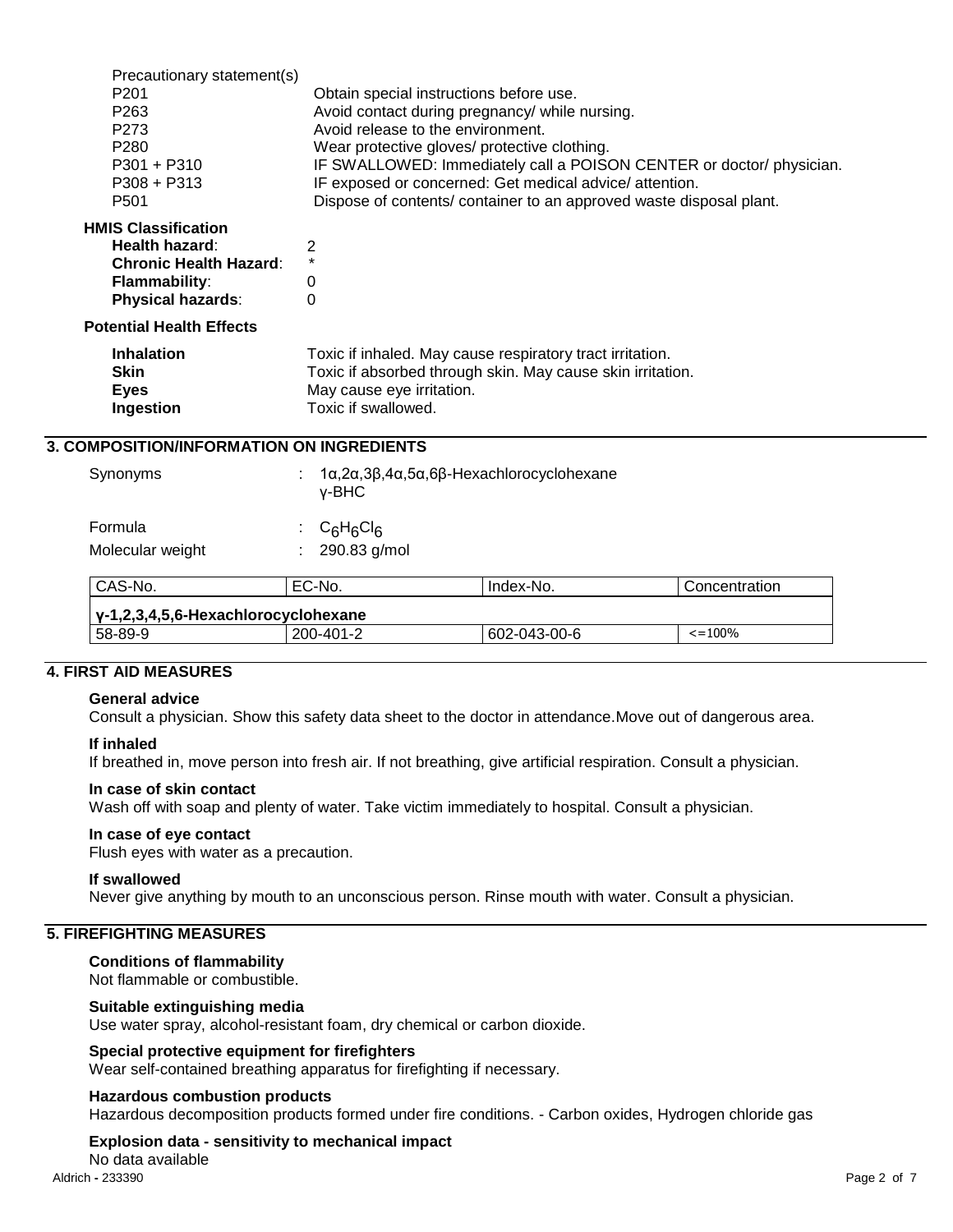# **6. ACCIDENTAL RELEASE MEASURES**

#### **Personal precautions**

Wear respiratory protection. Avoid dust formation. Avoid breathing vapours, mist or gas. Ensure adequate ventilation. Evacuate personnel to safe areas. Avoid breathing dust.

#### **Environmental precautions**

Prevent further leakage or spillage if safe to do so. Do not let product enter drains. Discharge into the environment must be avoided.

#### **Methods and materials for containment and cleaning up**

Pick up and arrange disposal without creating dust. Sweep up and shovel. Keep in suitable, closed containers for disposal.

# **7. HANDLING AND STORAGE**

## **Precautions for safe handling**

Avoid contact with skin and eyes. Avoid formation of dust and aerosols. Provide appropriate exhaust ventilation at places where dust is formed.

# **Conditions for safe storage**

Keep container tightly closed in a dry and well-ventilated place.

# **8. EXPOSURE CONTROLS/PERSONAL PROTECTION**

#### **Components with workplace control parameters**

| Components                                          | CAS-No.                                               | Value                                                                | Control<br>parameters | <b>Basis</b>                                                                                              |  |
|-----------------------------------------------------|-------------------------------------------------------|----------------------------------------------------------------------|-----------------------|-----------------------------------------------------------------------------------------------------------|--|
| $Y-1, 2, 3, 4, 5, 6$ -<br>Hexachlorocyclohe<br>xane | 58-89-9                                               | <b>TWA</b>                                                           | $0.5$ mg/m $3$        | Canada. Alberta, Occupational Health and Safety<br>Code (table 2: OEL)                                    |  |
| <b>Remarks</b>                                      | Substance may be readily absorbed through intact skin |                                                                      |                       |                                                                                                           |  |
|                                                     |                                                       | TWA                                                                  | $0.5$ mg/m $3$        | Canada, British Columbia OEL                                                                              |  |
|                                                     |                                                       | Contributes significantly to the overall exposure by the skin route. |                       |                                                                                                           |  |
|                                                     |                                                       | <b>TWAEV</b><br>$0.5$ mg/m $3$<br>values for airborne contaminants   |                       | Québec. Regulation respecting occupational health<br>and safety, Schedule 1, Part 1: Permissible exposure |  |
|                                                     | Skin (percutaneous)                                   |                                                                      |                       |                                                                                                           |  |
|                                                     |                                                       | <b>TWA</b>                                                           | $0.5$ mg/m $3$        | USA. ACGIH Threshold Limit Values (TLV)                                                                   |  |

#### **Personal protective equipment**

#### **Respiratory protection**

Where risk assessment shows air-purifying respirators are appropriate use a full-face particle respirator type N100 (US) or type P3 (EN 143) respirator cartridges as a backup to engineering controls. If the respirator is the sole means of protection, use a full-face supplied air respirator. Use respirators and components tested and approved under appropriate government standards such as NIOSH (US) or CEN (EU).

#### **Hand protection**

Handle with gloves. Gloves must be inspected prior to use. Use proper glove removal technique (without touching glove's outer surface) to avoid skin contact with this product. Dispose of contaminated gloves after use in accordance with applicable laws and good laboratory practices. Wash and dry hands.

Full contact Material: Nitrile rubber Minimum layer thickness: 0.11 mm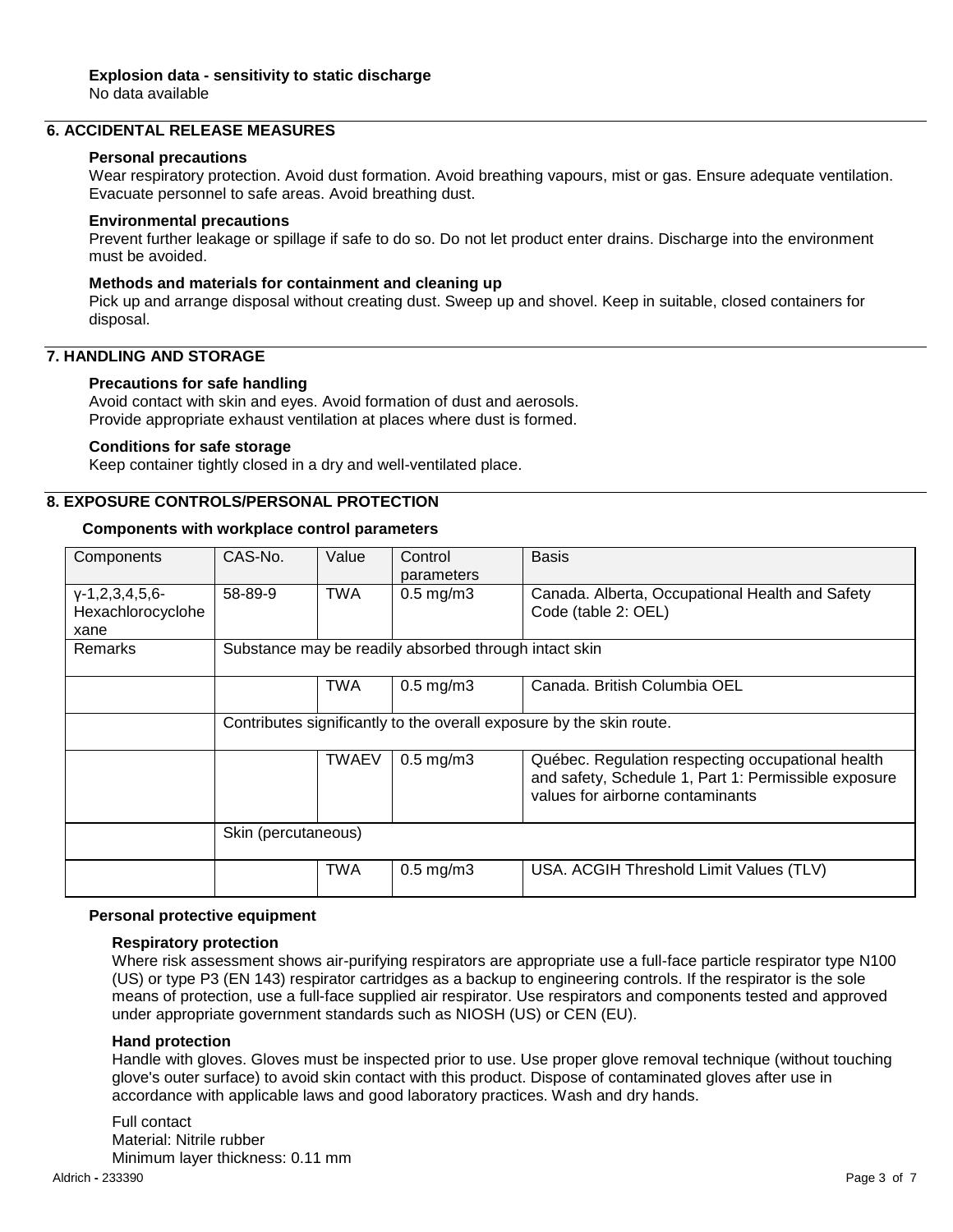Break through time: 480 min Material tested:Dermatril® (KCL 740 / Aldrich Z677272, Size M)

Splash contact Material: Nitrile rubber Minimum layer thickness: 0.11 mm Break through time: 480 min Material tested:Dermatril® (KCL 740 / Aldrich Z677272, Size M)

data source: KCL GmbH, D-36124 Eichenzell, phone +49 (0)6659 87300, e-mail sales@kcl.de, test method: EN374 If used in solution, or mixed with other substances, and under conditions which differ from EN 374, contact the supplier of the CE approved gloves. This recommendation is advisory only and must be evaluated by an industrial hygienist and safety officer familiar with the specific situation of anticipated use by our customers. It should not be construed as offering an approval for any specific use scenario.

## **Eye protection**

Face shield and safety glasses Use equipment for eye protection tested and approved under appropriate government standards such as NIOSH (US) or EN 166(EU).

## **Skin and body protection**

Complete suit protecting against chemicals, The type of protective equipment must be selected according to the concentration and amount of the dangerous substance at the specific workplace.

#### **Hygiene measures**

Avoid contact with skin, eyes and clothing. Wash hands before breaks and immediately after handling the product.

#### **Specific engineering controls**

Use mechanical exhaust or laboratory fumehood to avoid exposure.

# **9. PHYSICAL AND CHEMICAL PROPERTIES**

#### **Appearance**

| Form                                      | solid                                                   |
|-------------------------------------------|---------------------------------------------------------|
| Colour                                    | No data available                                       |
| Safety data                               |                                                         |
| рH                                        | No data available                                       |
| Melting<br>point/freezing point           | Melting point/range: 113 - 115 °C (235 - 239 °F) - lit. |
| Boiling point                             | No data available                                       |
| Flash point                               | No data available                                       |
| Ignition temperature                      | No data available                                       |
| Auto-ignition<br>temperature              | No data available                                       |
| Lower explosion limit                     | No data available                                       |
| Upper explosion limit                     | No data available                                       |
| Vapour pressure                           | No data available                                       |
| Density                                   | $1.85$ g/cm $3$                                         |
| Water solubility                          | 8.35 g/l at 25 °C (77 °F)                               |
| Partition coefficient:<br>n-octanol/water | Pow: 3.5 at 22 °C (72 °F)                               |
| Relative vapour<br>density                | No data available                                       |
| Odour                                     | No data available                                       |
| <b>Odour Threshold</b>                    | No data available                                       |
| Evaporation rate                          | No data available                                       |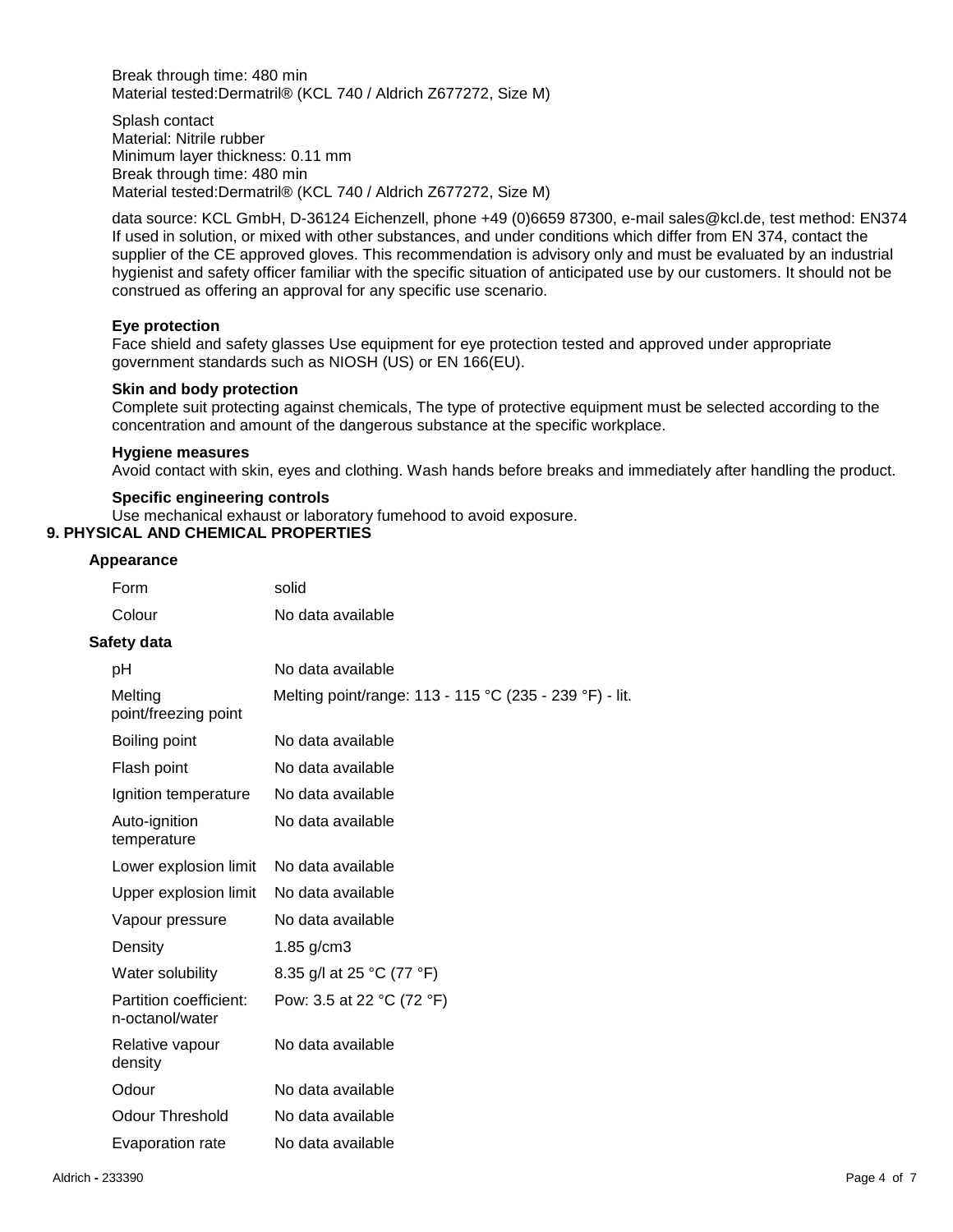# **10. STABILITY AND REACTIVITY**

#### **Chemical stability**

Stable under recommended storage conditions.

**Possibility of hazardous reactions** No data available

**Conditions to avoid** No data available

**Materials to avoid** Strong oxidizing agents

## **Hazardous decomposition products**

Hazardous decomposition products formed under fire conditions. - Carbon oxides, Hydrogen chloride gas Other decomposition products - No data available

#### **11. TOXICOLOGICAL INFORMATION**

#### **Acute toxicity**

**Oral LD50** LD50 Oral - Rat - 88.0 mg/kg

**Inhalation LC50** LC50 Inhalation - Rat - 4 h - 1,560 mg/m3

**Dermal LD50** No data available

**Other information on acute toxicity** No data available

**Skin corrosion/irritation** Skin - Rabbit - No skin irritation

**Serious eye damage/eye irritation** Eyes - Rabbit - No eye irritation

**Respiratory or skin sensitisation** Will not occur

#### **Germ cell mutagenicity**

No data available

## **Carcinogenicity**

IARC: 2B - Group 2B: Possibly carcinogenic to humans (γ-1,2,3,4,5,6-Hexachlorocyclohexane)

## **Reproductive toxicity**

No data available

## **Teratogenicity**

Effects on or via lactation

**Specific target organ toxicity - single exposure (Globally Harmonized System)** No data available

Aldrich **-** 233390 Page 5 of 7 **Specific target organ toxicity - repeated exposure (Globally Harmonized System)** No data available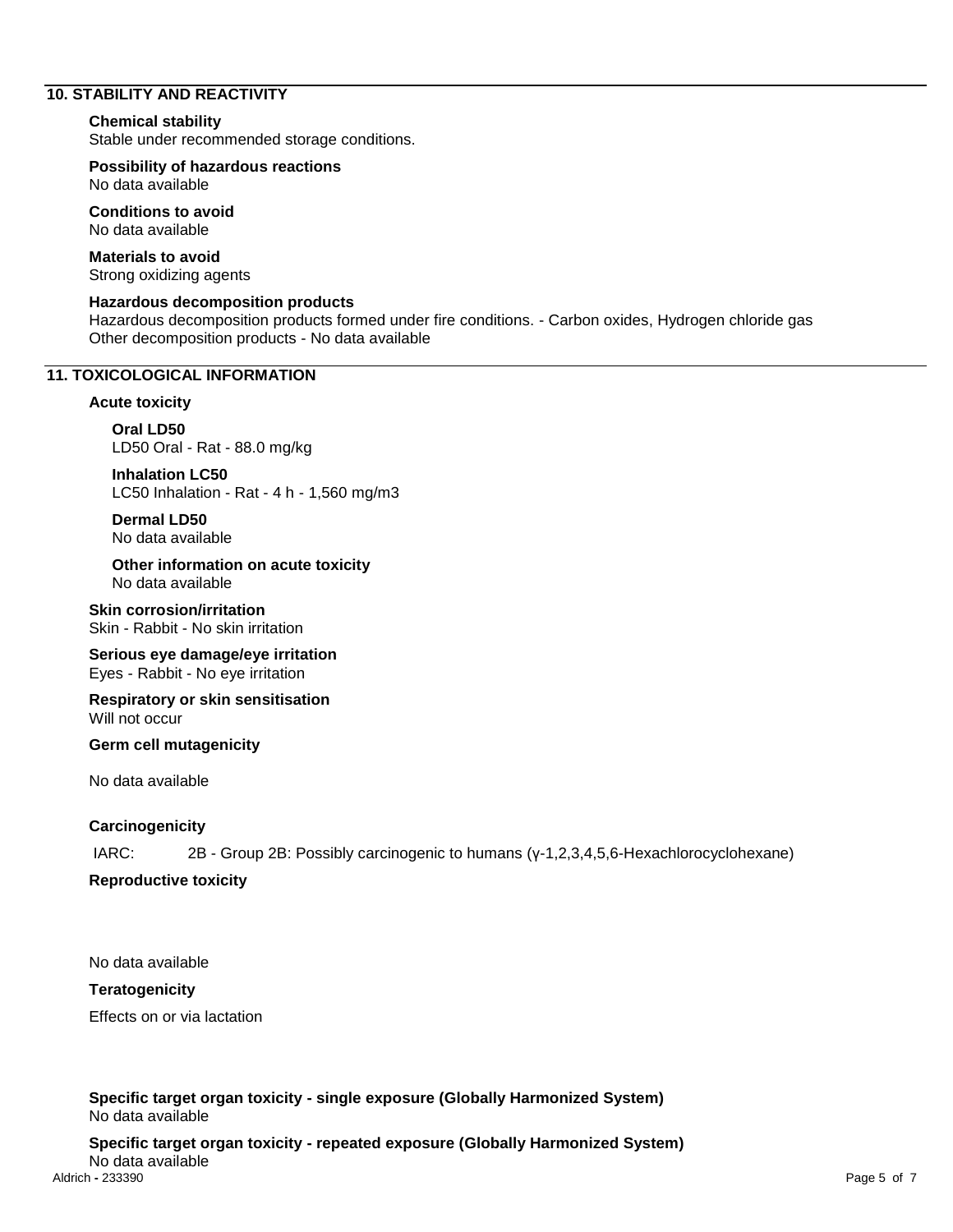# **Aspiration hazard**

No data available

# **Potential health effects**

| <b>Inhalation</b> | Toxic if inhaled. May cause respiratory tract irritation.  |
|-------------------|------------------------------------------------------------|
| <b>Ingestion</b>  | Toxic if swallowed.                                        |
| <b>Skin</b>       | Toxic if absorbed through skin. May cause skin irritation. |
| Eves              | May cause eye irritation.                                  |

#### **Signs and Symptoms of Exposure**

Neurotoxic effects., Cyanosis, Headache, Nausea, Incoordination., Tremors, Vomiting, Dizziness, Seizures., Unconsciousness

# **Synergistic effects**

No data available

# **Additional Information**

RTECS: GV4900000

# **12. ECOLOGICAL INFORMATION**

# **Toxicity**

| Toxicity to fish                                          | LC50 - Cyprinus carpio (Carp) - 0.2 mg/l - 96.0 h                          |
|-----------------------------------------------------------|----------------------------------------------------------------------------|
|                                                           | LC50 - Cyprinodon variegatus (sheepshead minnow) - 0.9 - 1.3 mg/l - 96.0 h |
|                                                           | LC50 - Oncorhynchus mykiss (rainbow trout) - 0.03 - 0.28 mg/l - 48.0 h     |
|                                                           | NOEC - Oncorhynchus mykiss (rainbow trout) - 0.056 mg/l - 3.0 d            |
|                                                           | LC50 - Oncorhynchus mykiss (rainbow trout) - 0.038 mg/l - 96.0 h           |
|                                                           | LOEC - Oncorhynchus mykiss (rainbow trout) - 0.1 mg/l - 3.0 d              |
| Toxicity to daphnia<br>and other aquatic<br>invertebrates | EC50 - Daphnia magna (Water flea) - 0.80 - 6.50 mg/l - 48 h                |
|                                                           | LOEC - Daphnia (water flea) - 0.021 mg/l - 7 d                             |
| Toxicity to algae                                         | EC50 - Algae - 4.00 mg/l - 72 h                                            |

## **Persistence and degradability** No data available

## **Bioaccumulative potential**

Bioaccumulation Pimephales promelas (fathead minnow) - 304 d Bioconcentration factor (BCF): 674

# **Mobility in soil** No data available

# **PBT and vPvB assessment**

No data available

## **Other adverse effects**

An environmental hazard cannot be excluded in the event of unprofessional handling or disposal.

Very toxic to aquatic life with long lasting effects.

# **13. DISPOSAL CONSIDERATIONS**

# **Product**

Offer surplus and non-recyclable solutions to a licensed disposal company. Contact a licensed professional waste disposal service to dispose of this material. Dissolve or mix the material with a combustible solvent and burn in a chemical incinerator equipped with an afterburner and scrubber.

# **Contaminated packaging**

Dispose of as unused product.